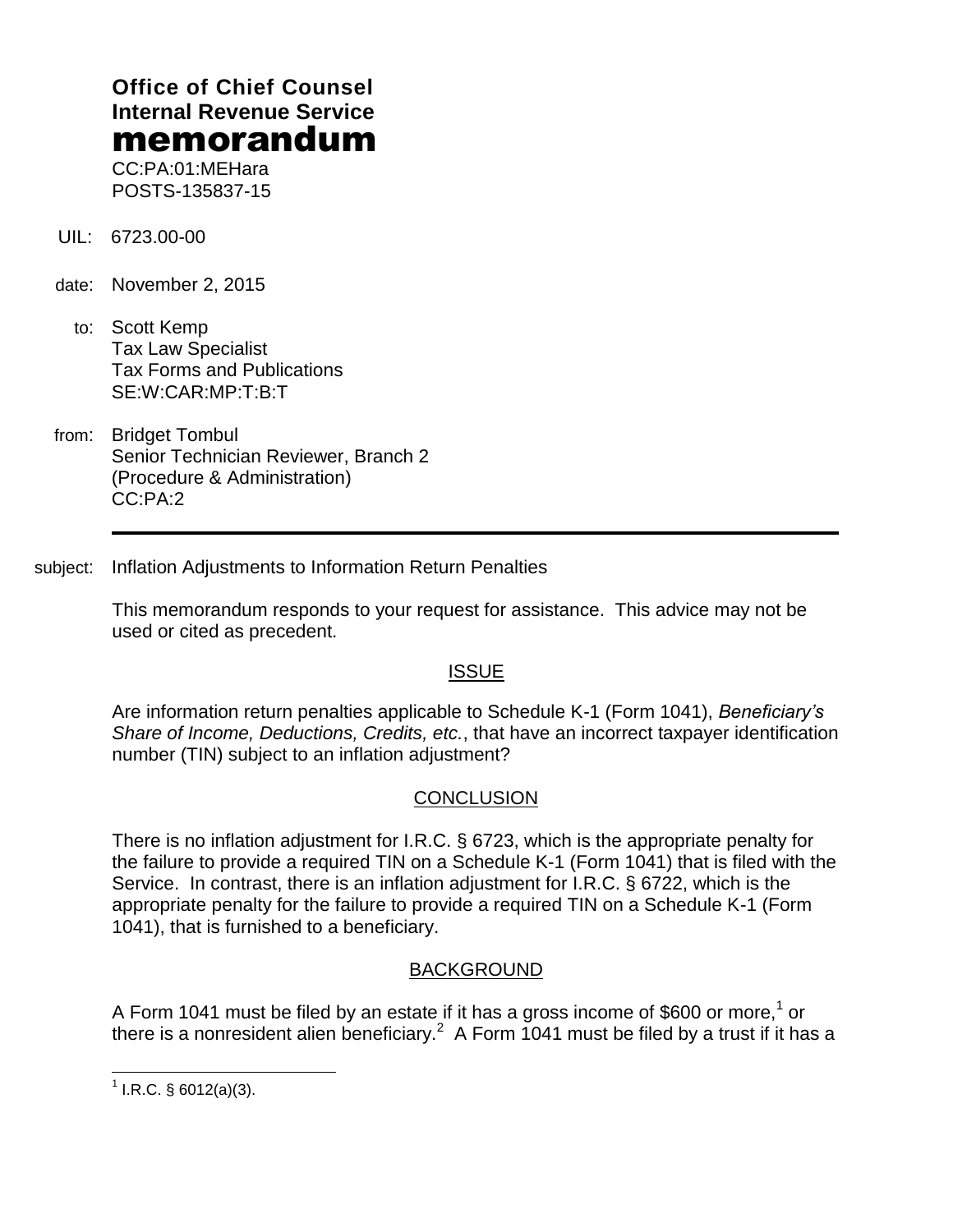POSTS-135837-15 2

gross income of \$600 or more during the trust tax year, if there is any taxable income.<sup>3</sup> or there is a nonresident alien beneficiary. $4$  Schedule K-1 (1041) is used to report a beneficiary's share of income, deductions, and credits from a trust or estate.<sup>5</sup> The fiduciary must file Schedule K-1 with the Internal Revenue Service for each beneficiary.<sup>6</sup> The fiduciary must also provide the beneficiary with a copy of his or her K-1.<sup>7</sup>

Section 806 of the Trade Preferences Extension Act of 2015, P.L. No. 114-27, signed into law on June 29, 2015, (TPEA) amends penalties applicable under I.R.C. § 6721, Failure to File Correct Information Returns, and I.R.C. § 6722, Failure to Furnish Correct Payee Statements. The amendments apply to returns and statements required to be filed after December 31, 2015.

TPEA increases the penalties under sections 6721 and 6722 from \$100 to \$250 per return or statement, and the annual cap or limit on penalties per calendar year under each section is increased from \$1,500,000 to \$3,000,000. Additionally, if the failure to file information returns or payee statements is a result of intentional disregard, TPEA increases the penalties under section 6721 and under section 6722 from \$250 per return/statement to \$500 per return/statement; or, if greater, 10% of the aggregate amount required to be reported correctly.

All of the above penalties are adjusted for inflation under sections 6721(f) and 6722(f).

You have asked whether TPEA affected the penalty for "Failure to Provide a Required TIN" and whether the \$250 and \$500 amounts increase to \$260 and \$520 for inflation adjustments.

## LEGAL ANALYSIS

## Section 6723 is the Appropriate Penalty for Filing an Incorrect Schedule K-1 (Form 1041) with the Service

The section 6721 penalty applies to failures to timely file a correct information return with the Service. Section 6724(d)(1) provides definitions for information returns that are subject to the section 6721 penalty, based upon the Code section that requires the filing

 $^{2}$  I.R.C. § 6012(a)(5).

 $\overline{a}$ 

 $3$  I.R.C. § 6012(a)(4).

 $4$  I.R.C. § 6012(a)(5).

 $<sup>5</sup>$  See 2014 Instructions for Form 1041 and Schedules A, B, G, J, and K-1, at 36; 2014 Instructions for</sup> Schedule K-1 (Form 1041) for a Beneficiary Filing a Form 1040, at 1.

 $^6$  See 2014 Instructions for Form 1041 and Schedules A, B, G, J, and K-1, at 36.

 $^7$  I.R.C. § 6034A(a).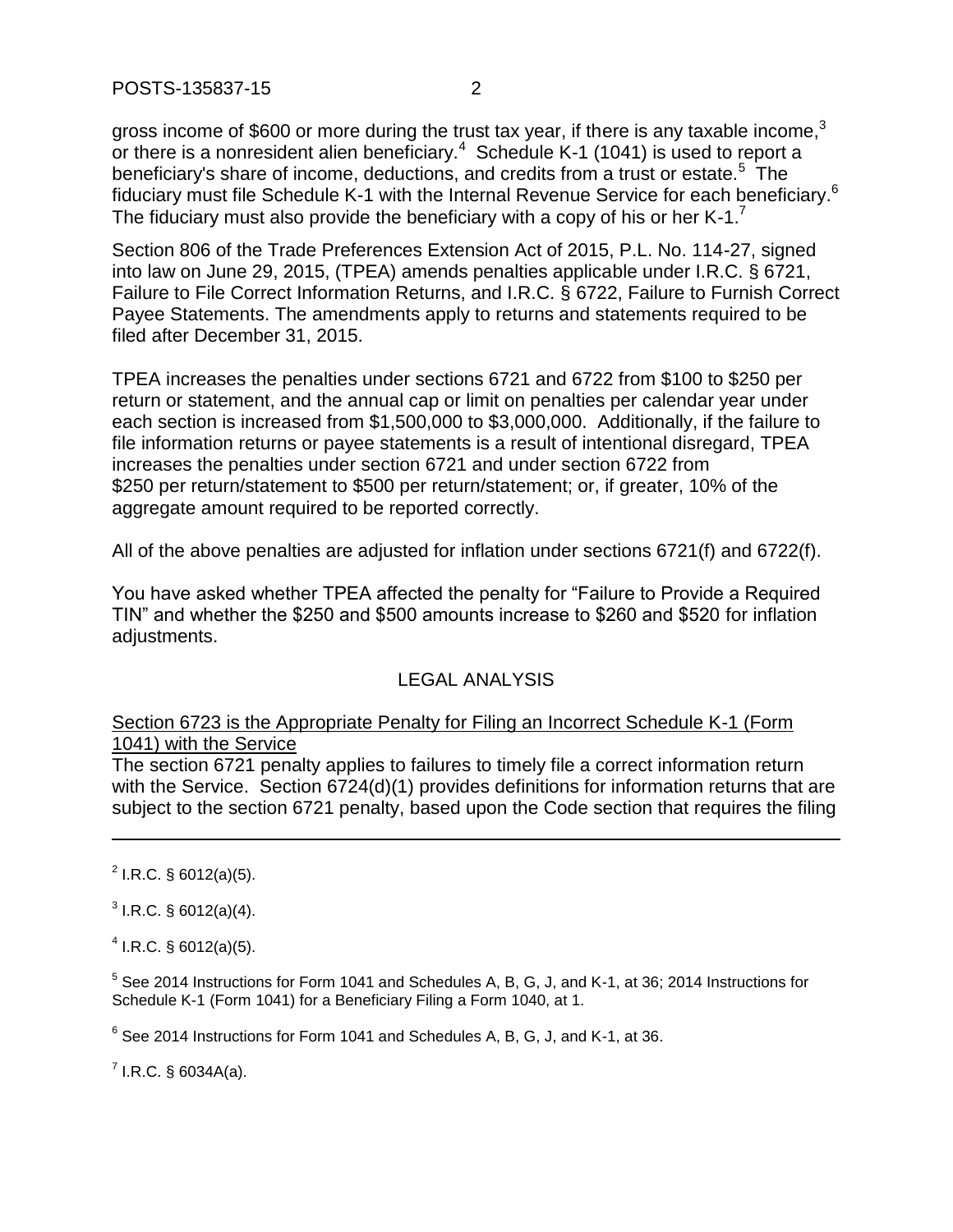of those returns. The definitions in section 6724 do not include I.R.C. 6012, the Code section that requires the filing of Form 1041. For this reason, the penalty under section 6721, for failing to timely file a correct information return, would not be the appropriate penalty to assert for an incorrect Schedule K-1 (Form 1041) filed with the Service.

The section 6723 penalty applies to failures to timely comply with a specified information reporting requirement. I.R.C. § 6724(d) provides definitions that apply to sections 6721, 6722, and 6723. Section 6724(d)(3)(B) provides a definition for "specified information reporting requirement" that applies to section 6723 which includes "any requirement contained in the regulations prescribed under section 6109 " for a person to include his TIN or that of another person on a "return, statement, or document (other than an information return or payee statement)." Treasury Regulation Section 301.6109-1(c) provides that "every person required to make a return, statement, or other document must furnish such taxpayer identification number of s of other U.S persons and foreign persons … as required by the forms and accompanying instructions." Part II of Schedule K-1 requires including the identification number of the beneficiary. For this reason, the penalty under section 6723, for failing to timely comply with a specified information reporting requirement, is the appropriate penalty to assert for a Schedule K-1 (Form 1041) with an incorrect TIN filed with the Service.

#### There is no Inflation Adjustment for Section 6723

Section 806 of the TPEA amended I.R.C. § 6721 and 6722, but not section 6723. That penalty remains at \$50 for each failure, not to exceed \$100,000.

#### Section 6722 is the Appropriate Penalty for Furnishing an Incorrect Schedule K-1 to a **Beneficiary**

The section 6722 penalty applies to failures to timely provide payees with correct payee statements. Section 6724(d)(2) provides a definition for "payee statement" that applies to section 6722. The definition includes at subsection 6724(d)(2)(A), any statement required to be furnished under section 6034A. Section 6034A, Information to Beneficiaries of Estates and Trusts, requires the fiduciary of an estate or trust required to file a return under section 6012(a) to furnish an information return to any beneficiary who receives a distribution from an estate or trust or to whom any item is allocated during the taxable year. The requirement to file a Form 1041, *U.S. Income Tax Return for Estates and Trusts*, derives from section 6012(a). For this reason, the penalty under section 6722, for failing to timely furnish a correct information return, would be the appropriate penalty for an incorrect Schedule K-1 (Form 1041) furnished to a beneficiary.

## There is an Inflation Adjustment for Section 6722

TPEA Section 806 increased the penalties under section 6722 from \$100 to \$250 per return or statement, and the annual cap or limit on penalties per calendar year under this section was increased from \$1,500,000 to \$3,000,000. Additionally, if the failure to furnish correct payee statements is a result of intentional disregard, the Legislation increases the penalties under section 6722 from \$250 per return or statement to \$500